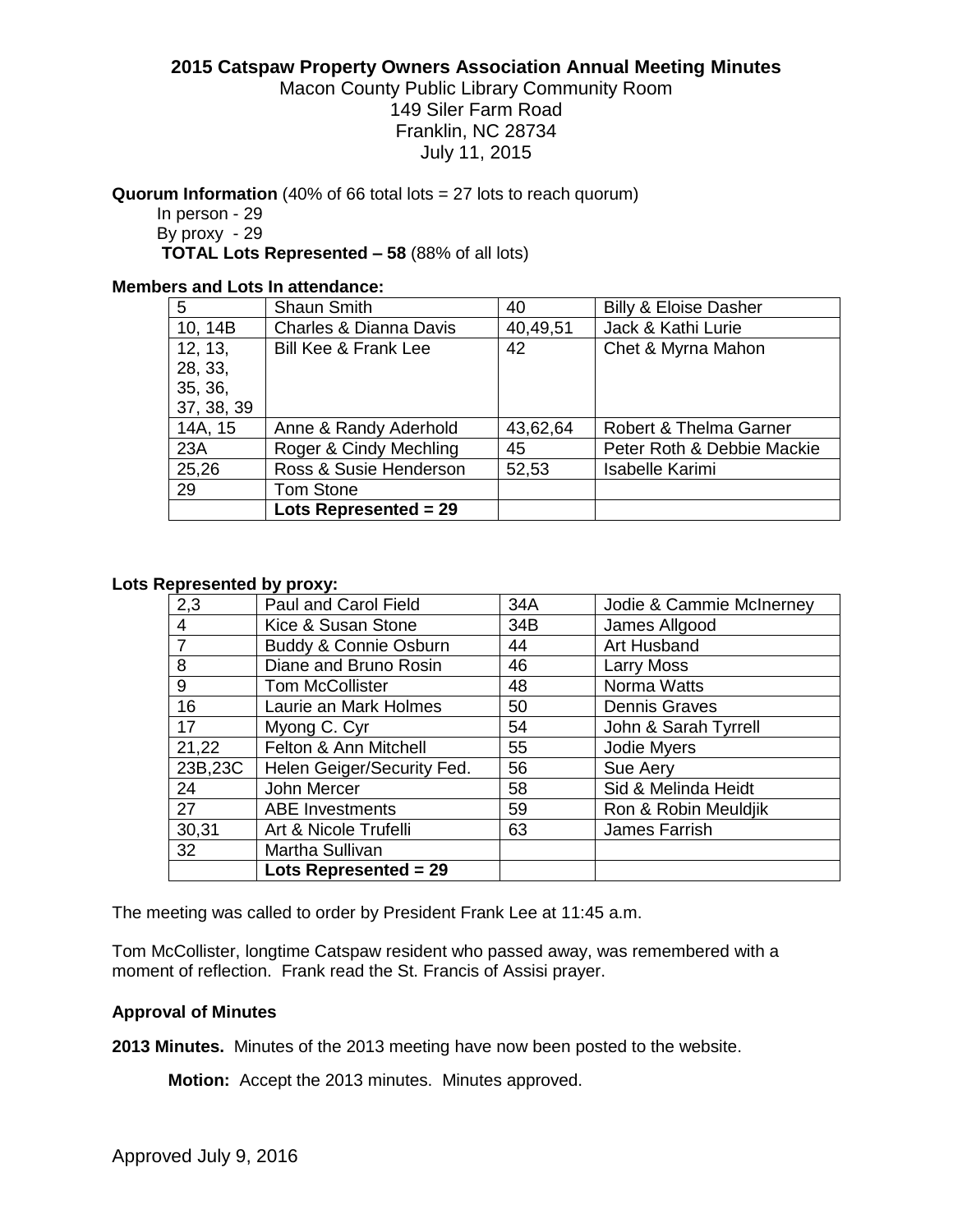# **2015 Catspaw Property Owners Association Annual Meeting** July 11, 2015 **Minutes**

**2014 Minutes**. Frank passed out a document prepared by Ross Henderson with three suggested additions and three suggested wording revisions to the 2014 draft minutes. The additions and revisions were accepted except for the suggested change entitled "2014 Budget for review and approval".Charles Davis, treasurer, disagreed with Ross's wording of what he had said. Randy Aderhold proposed that the wording about the treasurer's report be left as written in the draft minutes and Ross' wording be added as an appendix to the minutes. Ross agreed with this proposal.

**Motion.** Randy Aderhold made a motion that the chair accept the minutes with the additions and approved changes and Ross' wording about the 2014 budget included as an appendix. Motion was seconded by Bill Kee and passed by unanimous consent.

Frank clarified that for the past year officers were provisional officers who are volunteers. He encouraged anyone with questions or concerns to call him on his cell at 843-296-3581.

## **Committee Reports**

**Governance Committee.** Ron Meuldjik, chair of the governance committee, was not able to attend the meeting. Frank read an email from Ron (will attach if available).

**Communications Committee.** Laurie Holmes, chair of communications committee, was not able to attend.

**Road Report.** Kice Stone, road officer, was not able to attend. Billy Dasher presented a report from Kice. The road budget is \$17,000 which requires maintenance twice each year. We have a stable road bed. DeSoto Trail Road Construction has been fair and reasonable. The budget that is passed in July is for the following year so it is difficult to project costs.

**Treasurer's Report.** Charles Davis, Treasurer, passed out a number of papers including a new budget. Back dues have been paid by all property owners. The 2016 annual budget was prepared by the board for January 1 to December 31, 2016.

**Motion:** Randy Aderhold made a motion to accept the treasurer's report as amended. Multiple people seconded the motion. It was approved unanimously.

**Motion:** Bill Kee made a motion to approve the 2016 budget. Billy Dasher seconded the motion. The budget was approved unanimously.

**Documents distributed**: budget, transaction detail (see attached)

## **Election of Officers**

**President.** Randy Aderhold nominated Frank Lee for another term. Bill Kee seconded the nomination. Charles Davis made a motion that the nominations be closed. Frank Lee was elected President by acclamation.

**Vice President.** Susie Henderson nominated Art Trufelli, prior chair of the new bylaws committee, and shared his vita. Billy Dasher nominated Randy Aderhold who verbally discussed his qualifications as an attorney and prior board member. Written ballots were distributed, providing one vote per lot for owners and proxy holders. Randy Aderhold won with 39 votes.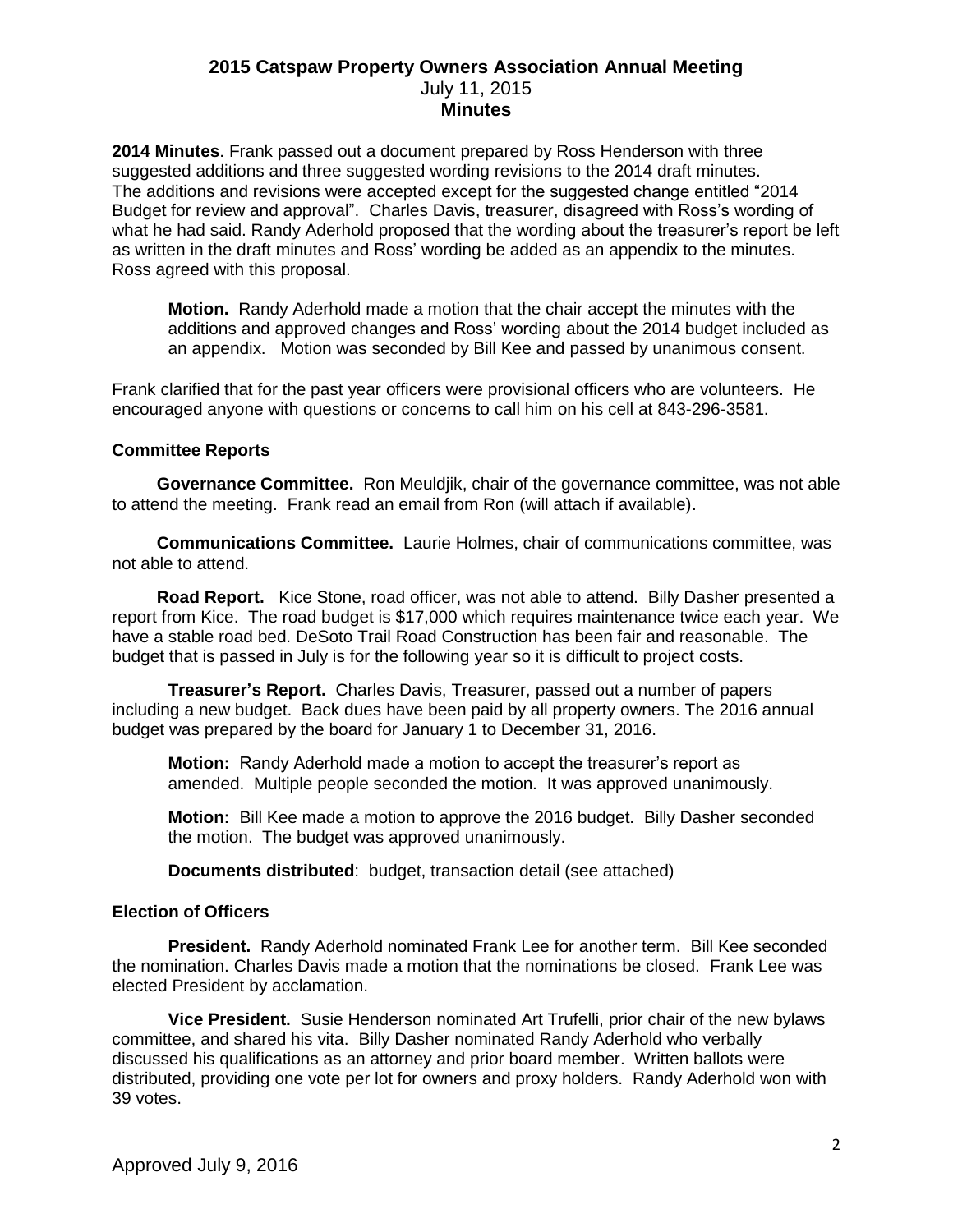## **2015 Catspaw Property Owners Association Annual Meeting** July 11, 2015 **Minutes**

**Secretary.** Jack Lurie nominated Susie Henderson. Nominations were closed. Susie was elected by acclamation.

**Treasurer.** Jack Lurie was nominated for Treasurer. Nominations were closed. Jack was elected by acclamation.

**Governance Chairperson.** Art Trufelli was nominated by Jack Lurie. Ron Meuldjik was nominated by Frank Lee who said his current tenure would stand as his qualifications. Nominations were closed. Ballots were distributed. Ron Meuldjik won with 32 votes.

**Communication Chairperson**. Laurie Holmes was nominated. Nominations were closed. Laurie was elected by acclamation.

**Road Officer.** Billy Dasher was nominated. Nominations were closed. Billy was elected by acclamation.

#### **Street and Name Signage**

Roger and Cindy Mechling were thanked for ordering and installing the new street and name signs. Jack Lurie was thanked for renting the auger to make the holes. Billy Dasher and his grandson were also thanked for their help. Please let Frank Lee know if you want to purchase a name sign. The old green street signs and the old orange name signs are available for people to keep.

#### **2016 Meeting Date**

July 9th and 16th were identified as meeting date options. Associations can use the community rooms at the libraries at no cost. Room reservations can only be made 45 days in advance.

**Motion:** Randy Aderhold moved that we meet at 10 a.m. on the 16th with July 9, 2016 as an alternative date depending on availability of space at either the Franklin or Cashiers libraries. Motion was seconded and approved.

### **Open Discussion**

Thelma Garner said that the bylaws state that "all roads must be maintained." They bought their lots on lower Walnut Gap Road in 2000 and believe that their roads should be passable. A previous quote for road repair was \$5,600. Some work has already been done. The Garners said that they cannot drive to the switchback. Thelma Garner said that they have paid dues and should be able to drive down to the gate. The road on the other side of the gate is drivable with a little bit of pruning. Billy Dasher agreed to meet with the Garners. Pat Garner said that they would give permission to have a turnaround before the switchback and offered to meet Billy Dasher to discuss.

Billy Dasher encouraged members to install driveway gates 25 to 30 feet back from the road to create a useful turnaround.

Billy Dasher commented that dead trees along the side of the road are the responsibility of the property owner. If the road committee accepts responsibility for dead trees, it will involve time and money. Randy Aderhold pointed out his concerns about potential association liability if a tree falls and hurts someone. Thelma Garner asked if the association officially notifies property